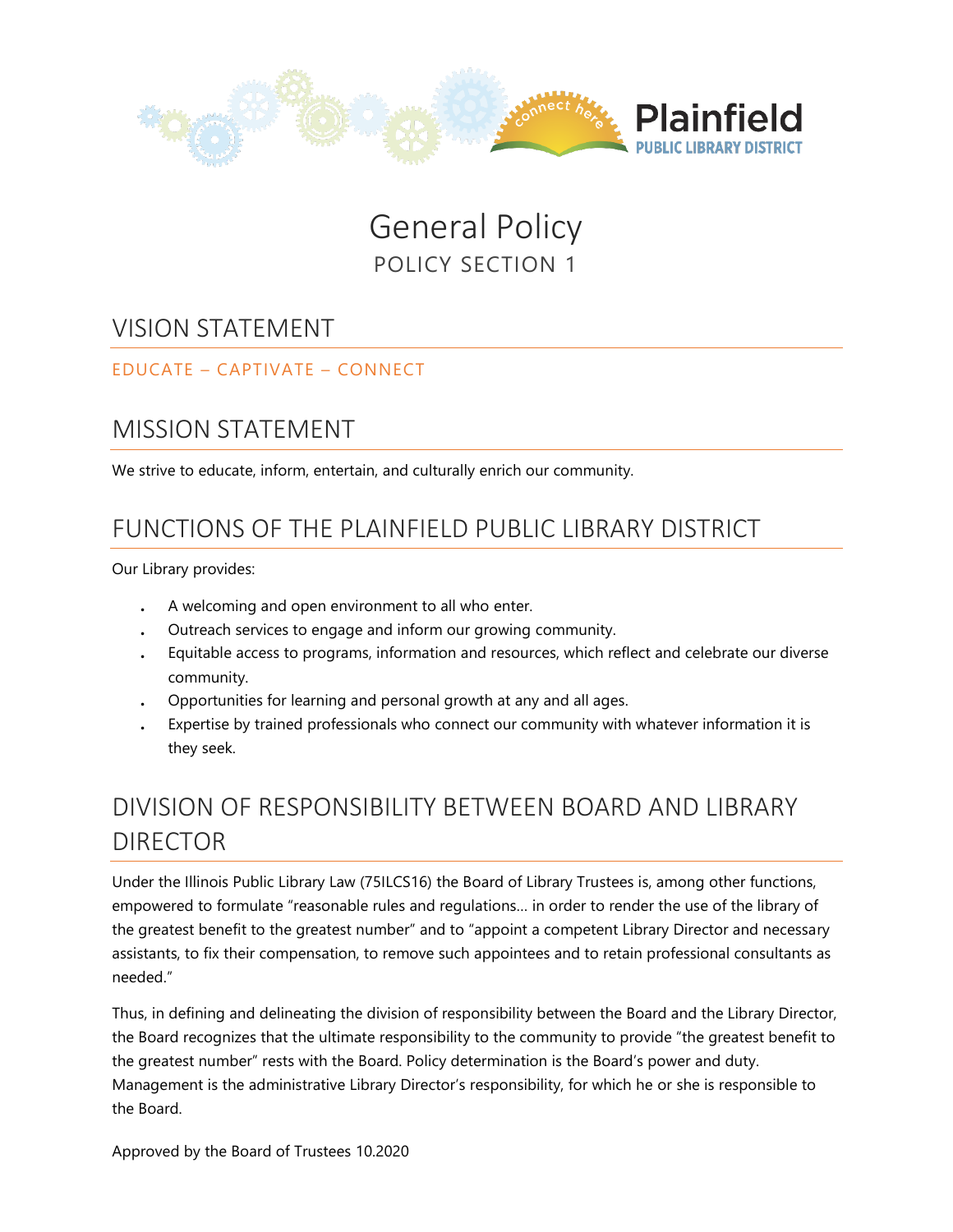## STANDARDS OF LIBRARY SERVICE

The current standards of service as adopted by the Illinois Library Association in *Serving Our Public*, shall be the criteria the Library will strive to meet in providing library service.

### STRATEGIC PLANNING

The Board of Trustees, with input from the Library Director, staff and when applicable, District residents, shall develop a Strategic Plan to establish the course library services should take in the next three to five years. This Plan shall be reviewed on an on-going basis.

### HOURS OF OPERATION

The Plainfield Public Library District maintains consistent, posted hours of service during which all services of the Plainfield Public Library District are available to patrons. Those hours are:

| Monday    | $9:00am - 9:00pm$ |
|-----------|-------------------|
| Tuesday   | $9:00am - 9:00pm$ |
| Wednesday | $9:00am - 9:00pm$ |
| Thursday  | $9:00am - 9:00pm$ |
| Friday    | $9:00am - 5:00pm$ |
| Saturday  | $9:00am - 5:00pm$ |

Occasionally, and in the case of unforeseen circumstances, the Director has discretion for deciding operational hour changes as needed.

The Library will be closed on New Year's Day, Memorial Day, Independence Day Eve at 5pm, Independence Day, Labor Day, Thanksgiving Eve at 5pm, Thanksgiving Day, Christmas Eve, Christmas Day and New Year's Eve. The Board of Trustees may set other closings as necessary.

#### EMERGENCY CLOSINGS

A. When it is determined by the Library Director or designee, in consultation with the Library Board President, or the next available officer of the Board that a general emergency situation exists or is impending (e.g., snowstorm, flood or adverse temperature conditions, electrical failure, improper air ventilation, etc.) and when it is determined best for the safety, health and welfare of the public and staff, an emergency closing of the Library may be authorized.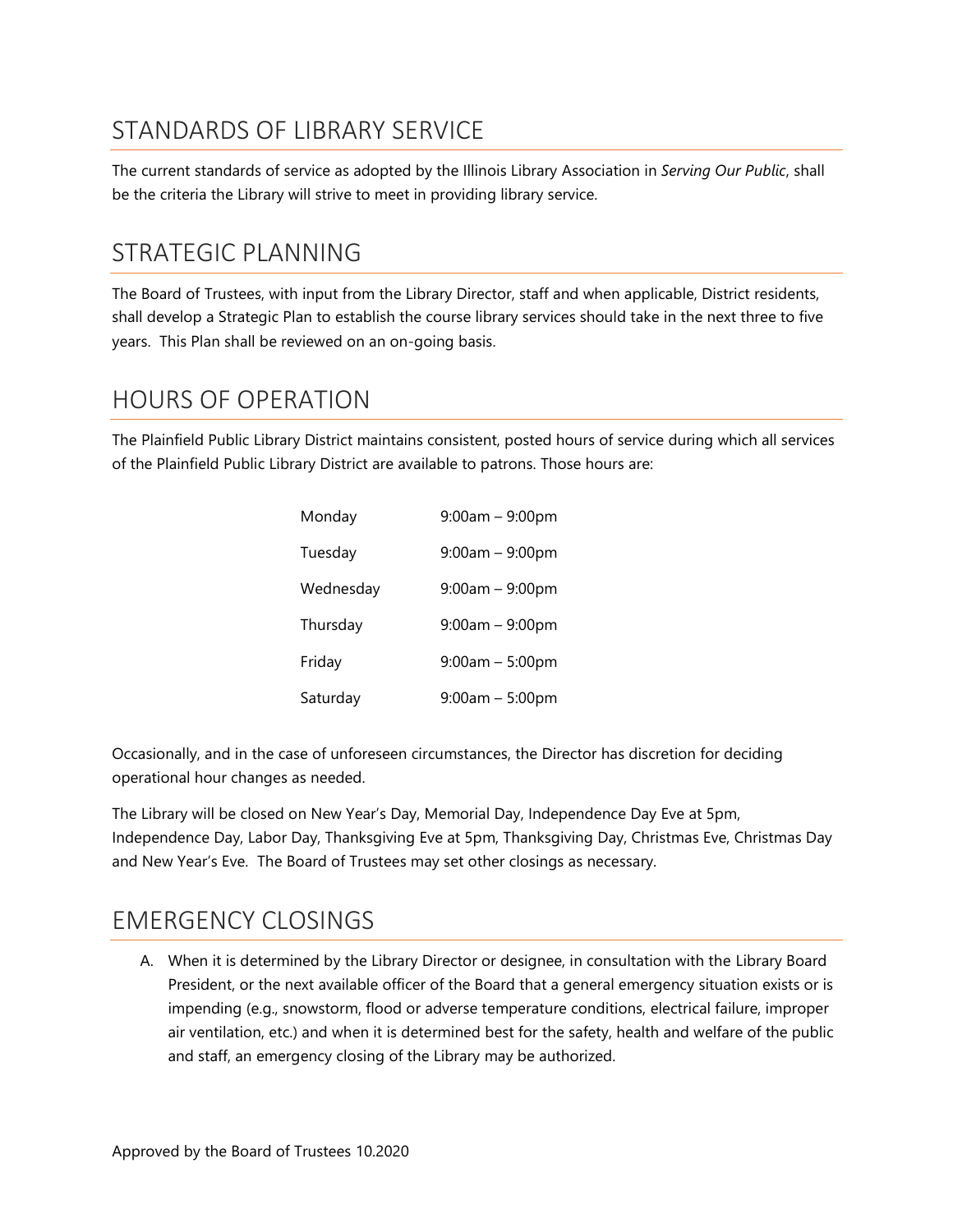- B. Library Director or designee will assess the situation and make a determination on whether or not to close based on safety and anticipated duration of the emergency situation. The following criteria will be used in determining if a situation warrants an emergency closing:
	- a. Will the situation endanger staff and public traveling to or occupying the library? (i.e., "white-out" conditions, blizzard warnings, blowing and drifting snow, widespread road closures due to flooding, ice accumulation)
	- b. Are the school districts served by the Library closed?
	- c. Are surrounding area libraries closing?
	- d. Are other local entities such as colleges and universities closed?
	- e. Are there any extenuating circumstances such as wind chill below  $-30^{\circ}$  or temperature in the building below 56º or above 85º?
- C. In cases of extreme emergency where an immediate decision needs to be made regarding the closing of the Library (e.g., tornado, bomb threat, fire, etc.), the Library Director or Person in Charge may close the Library. A board member (President) will be contacted as soon as possible.
- D. For impending weather situations, a guideline of 4:00 pm for an early closing time or 1:00 pm for a delayed opening time will be used.

## FREEDOM OF INFORMATION (FOIA)

For individuals requesting FOIA documents, the Plainfield Public Library District conforms to the Freedom of Information Act. Procedures and forms are available on the Library's website.

## RECORDS RETENTION

The Plainfield Public Library District retains records in accordance with directives from the Local Records Unit/Record Management Section/Illinois State Archives/Springfield, IL 62756. (217.782.7075)

# FRIENDS OF THE PLAINFIELD PUBLIC LIBRARY

The Board of Library Trustees acknowledges that the Friends of the Library is an organization, separate and apart from the Plainfield Public Library District, with its own Board, goals and purposes. Neither the Friends of the Library as an organization nor any member or participant thereof may assume any liability or take action or authorize any act on behalf of the Plainfield Public Library District.

The volunteers in the Friends of the Plainfield Public Library are separate from Library personnel. A representative from the staff shall be appointed by the Library Director to serve as a Liaison to the Friends of the Library. The Liaison assists the Friends of the Library with coordinating and organizing their fundraising activities on and off the premises. That individual shall attend the monthly membership meetings, and provide updates to the Board on all projects in a timely manner.

Operating expenses of the Plainfield Public Library District are provided through allocation of tax monies which are audited by an independent auditor. Friends of the Library funds and Library funds shall not be commingled or integrated, except that gifts from the Friends of the Library may be accepted by the

Approved by the Board of Trustees 10.2020